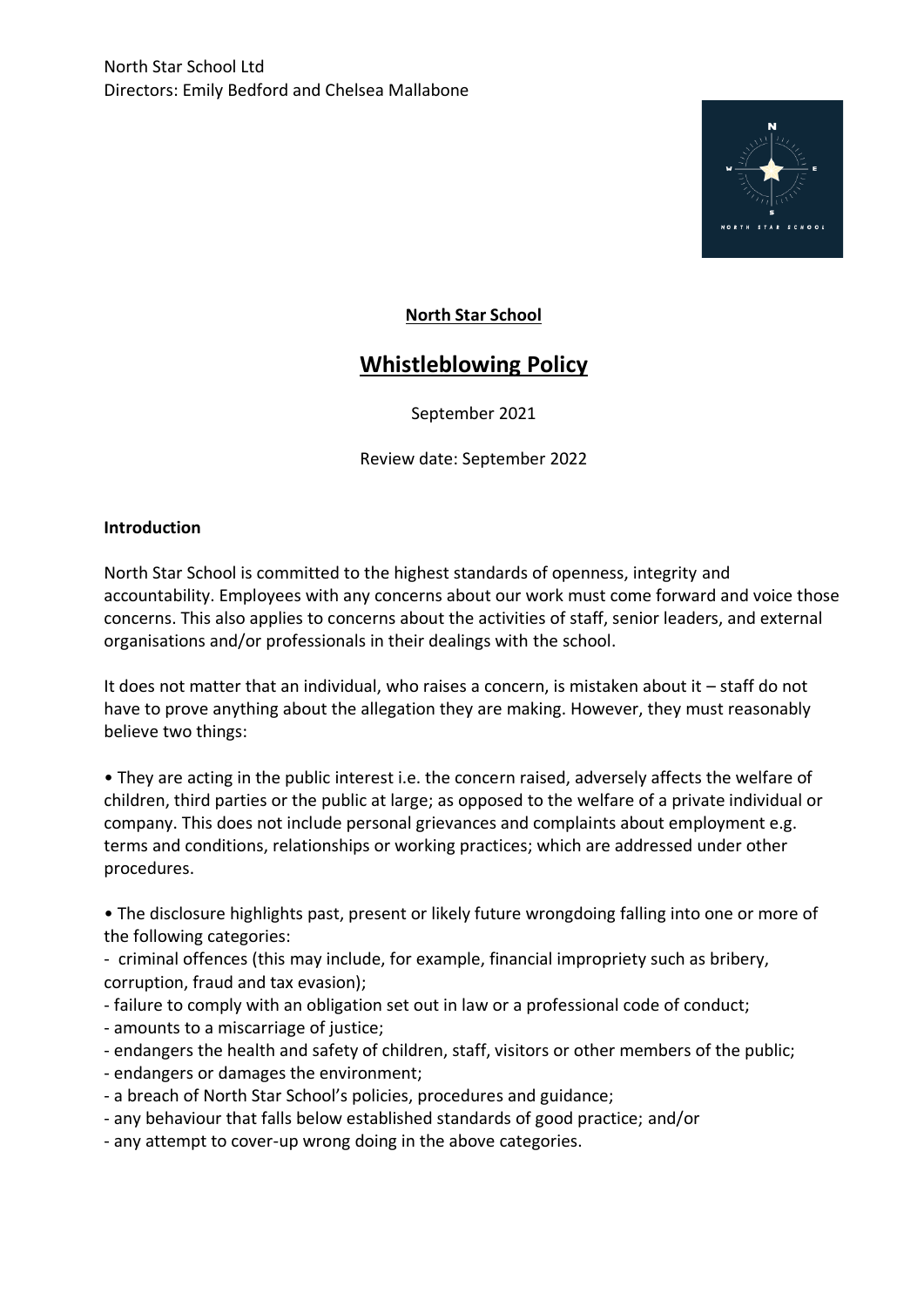

All staff have protection under UK whistle blowing laws, if they raise concerns in the correct way; and we are committed to ensuring that all disclosures will be dealt with appropriately, consistently, fairly and professionally.

This policy and all associated procedures apply to all staff (including consultants, agency staff, volunteers, students on placement and any other individual working for, or on behalf of North Star School), and should be read in conjunction with other safeguarding and employment policies.

Failure to comply with these policies and procedures may result in disciplinary action, which might include summary dismissal (and referral to the Disclosure and Barring Service and the Teacher Regulation Agency (TRA), where appropriate).

# **Safeguards**

(a) Harassment or victimisation

We recognise that the decision to report a concern can be a difficult one for someone to make, not least because of the fear of reprisals from those responsible for the malpractice. North Star School will not tolerate harassment or victimisation and will take all possible measures to protect employees who raise concerns in good faith. Harassing or victimising a 'whistle blower', or instructing, causing or inducing others to do so, will be regarded as gross misconduct. Employees found to be engaging in this behaviour will be subject to disciplinary action and may be dismissed.

(b) Confidentiality

North Star School will, as far as possible, protect the identity of employees who raise concerns and do not want their name to be disclosed. However, it must be appreciated, that the investigation may reveal the source of the information, and statements made by the employee may be required as part of the evidence.

We encourage employees to put their name to allegations made. Concerns expressed anonymously are much less powerful, but they will be considered after the following factors have been taken into account:

- the seriousness of the issue raised;
- the credibility of the concern;
- the likelihood of confirming the allegation from other attributable sources; and
- the possibility of false, malicious or vexatious allegations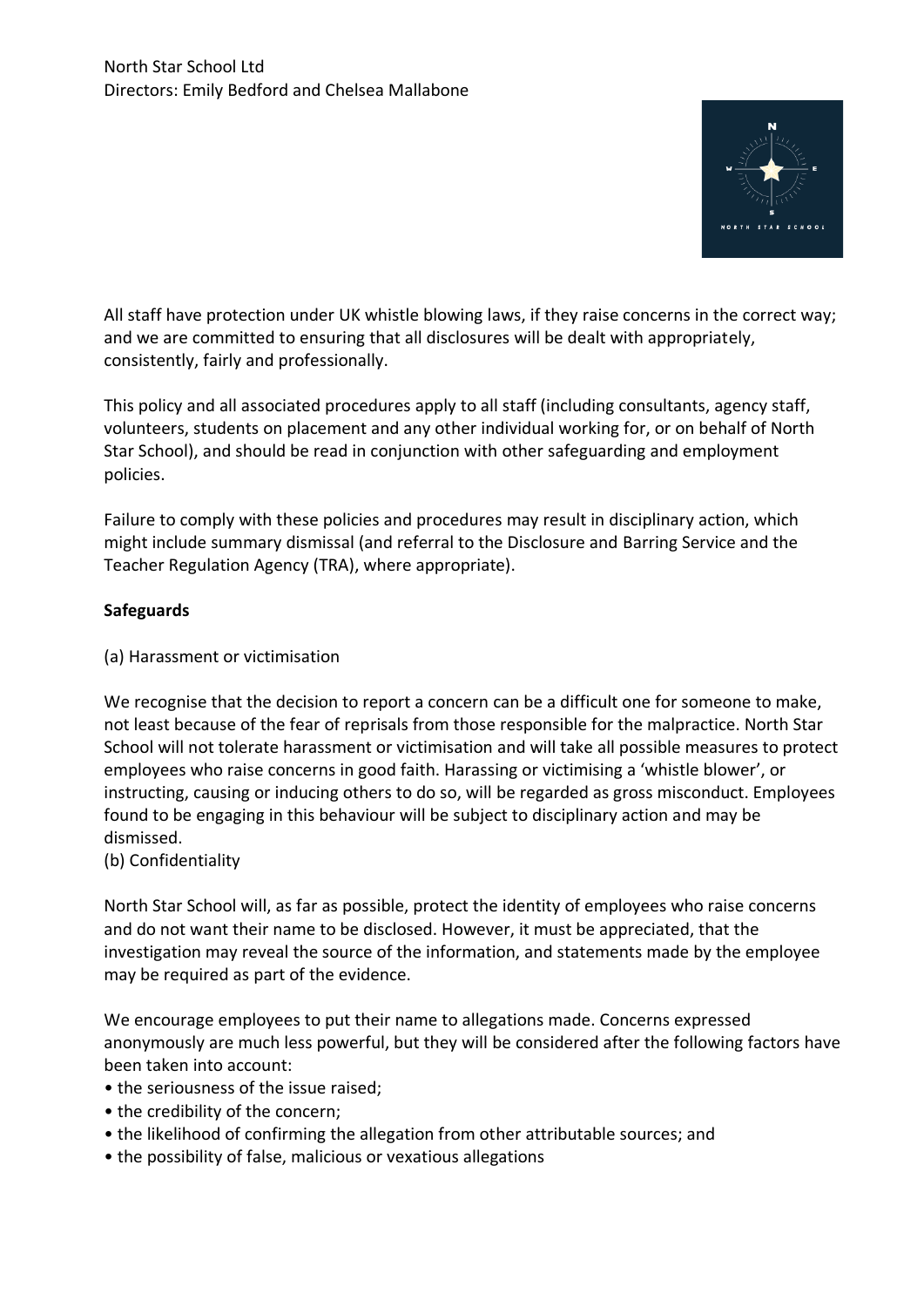

If an allegation is made in good faith, but is not confirmed by the investigation, no action will be taken against the employee. However, if employees make allegations that are found (through an investigation) to be false, malicious or vexatious, disciplinary action will be taken against them.

## **How to raise a concern**

All staff have a duty to report any concerns about the safeguarding and welfare of children. Line managers are obliged to ask all staff at every supervision session about whether they have observed or know about any concerning practice or whether they are worried about a child. However, if staff are concerned they must not wait for their supervision session, as this could delay action to protect a child. For any other concerns that do not relate to the safety or welfare of children, the earlier they express their concerns the easier it is to take action.

As a first step, an employee should normally raise concerns with their supervisor or line manager. However, this depends on the seriousness and sensitivity of the issues involved and who is thought to be involved in the malpractice.

Employees who are unwilling or unable to approach their supervisor or line manager should approach a Director.

- If you are unwilling or unable to approach the either of the Directors or
- If your concern is about the Directors, or
- If you are unhappy with the response you have received from the Directors

You should contact;

• Ofsted Whistle Blowing hotline Telephone: 0300 123 3155 (Monday to Friday from 8.00am to 6.00pm). Email: [whistleblowing@ofsted.gov.uk](mailto:whistleblowing@ofsted.gov.uk) Address: WBHL, Ofsted, Piccadilly Gate, Store Street, Manchester. M1 2WD

Concerns should normally be raised in writing, or recorded by other means, and describe the following:

- background and history of the concern;
- names, dates and places (where possible); and
- reason(s) why the employee is concerned about the situation.

An employee, who does not feel able to put their concerns in writing, can meet the appropriate member of staff face-to-face, or contact them by telephone, as set out above. Employees may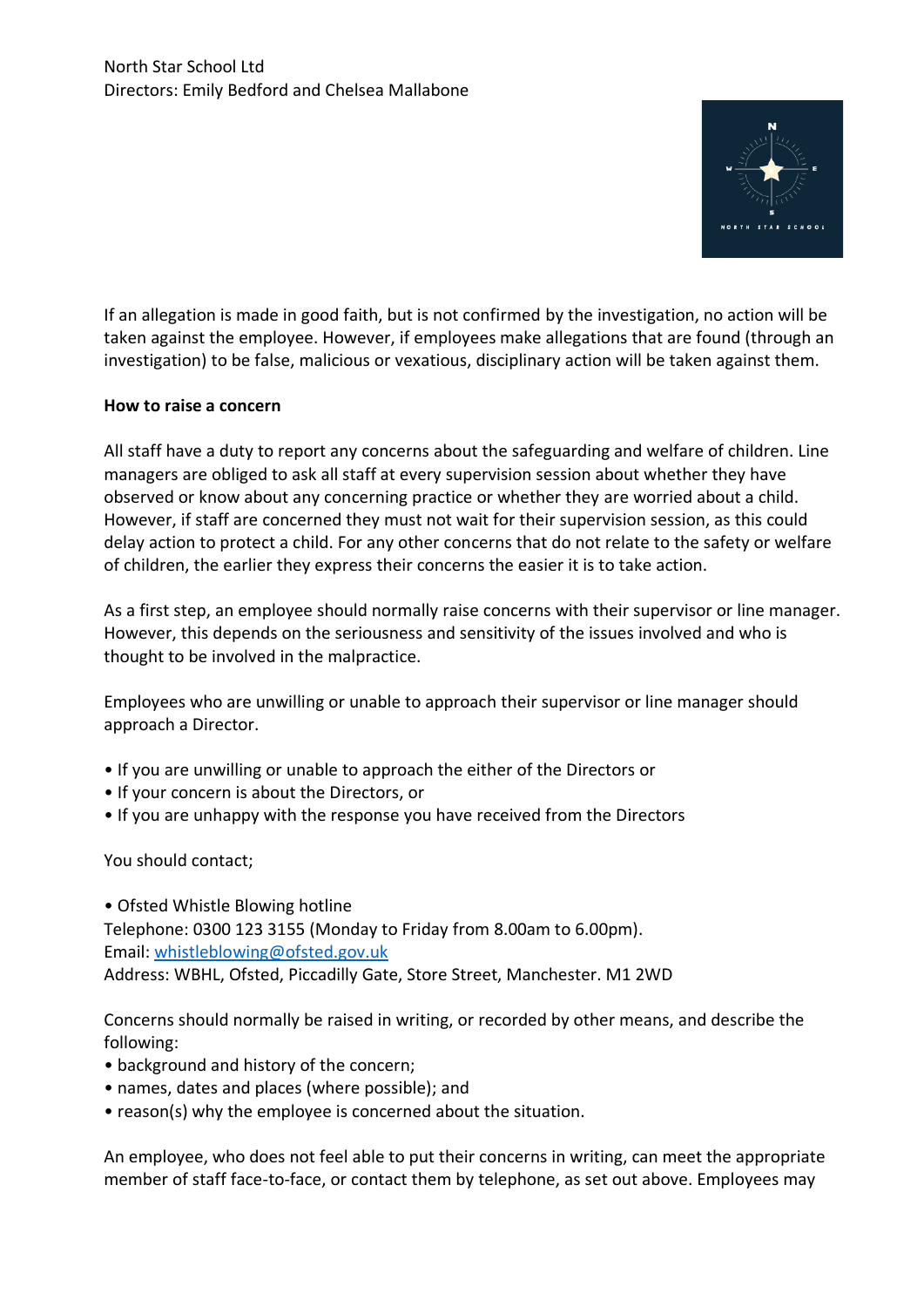

invite a representative of their trade union or professional association to raise the matter in conjunction with them.

## **How will the company respond?**

The action taken by the company will depend on the nature of the concern and the evidence available. The matter may, for example, be investigated internally or referred to the Designated Officer and/or the police. We will arrange a meeting as soon as possible, to discuss the concerns raised. You may bring a colleague or trade union representative to any such meeting. However, the companion must respect the confidentiality of the disclosure and any subsequent investigation. We may ask you for further information about the concern raised, either at this meeting or at a later stage.

Whistle blowing concerns associated with allegations of child abuse or safeguarding must be referred to children's social care and the referring authority, in accordance with our 'Child Protection Policy'. All other whistle blowing concerns must be recorded in the Whistle Blowing Log Book.

In order to protect individuals, initial enquiries will be made to decide whether an investigation is appropriate; and, if so, what form it should take. Some low level concerns may be resolved by agreed action, if the employee who raised the concern is happy and feels that this will put the matter right.

Within 10 working days of a concern being received, a Director must write to the employee who raised the issue:

- acknowledging that the concern has been raised;
- indicating how they propose to deal with the matter;
- telling the employee what further investigations will take place, and if none, why not; and
- giving an estimate of how long it will take to provide a final response (where possible).

North Star School accepts that employees need to be assured that the matter has been properly addressed. Therefore, employees will be kept informed of any progress and, subject to legal or contractual constraints, employees will be told the outcomes of any investigations and/or the reason why they cannot be told the full information.

Given the nature of anonymous disclosures, North Star School will not normally be able to provide feedback to those raising the concern. North Star School offers mentoring, advice or counselling to those who have reported a concern, where appropriate.

# **Staff training**